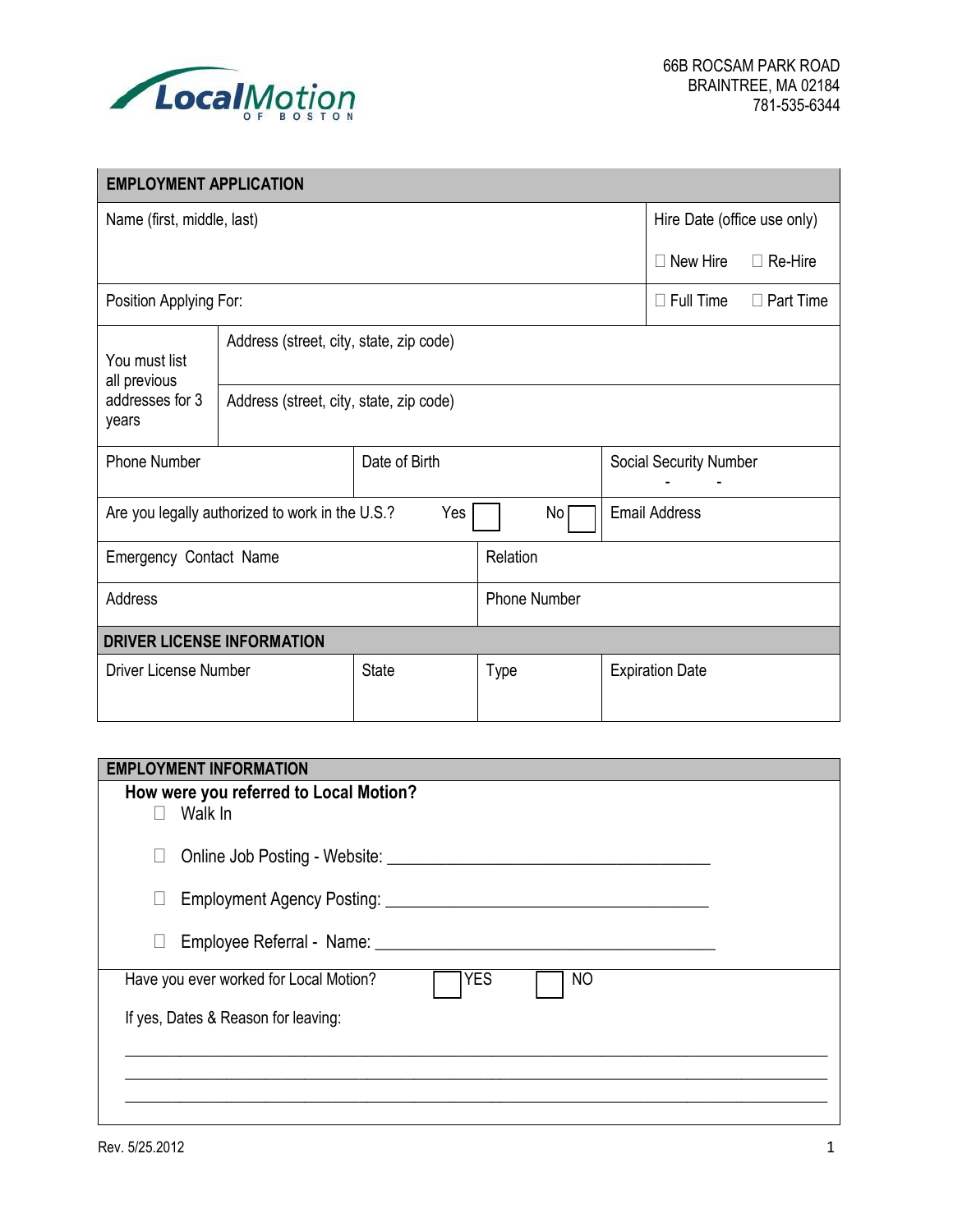

| <b>EMPLOYMENT RECORD</b> |                                                         |                                |           |                     |  |  |
|--------------------------|---------------------------------------------------------|--------------------------------|-----------|---------------------|--|--|
| <b>Employer Name</b>     | Dates Employed<br>(Month/Year)                          |                                |           | Hourly Rate/Salary: |  |  |
| Address:                 | From:                                                   | To:                            | Starting: | End:                |  |  |
| Supervisor's Name        | If current employer may we contact?<br>Yes<br><b>No</b> |                                |           |                     |  |  |
| Position Held:           | <b>Contact Number:</b>                                  |                                |           |                     |  |  |
| Reason for leaving:      |                                                         |                                |           |                     |  |  |
|                          |                                                         |                                |           |                     |  |  |
| <b>Employer Name</b>     |                                                         | Dates Employed<br>(Month/Year) |           | Hourly Rate/Salary: |  |  |
| Address:                 | From:                                                   | To:                            | Starting: | End:                |  |  |
| Supervisor's Name        | If current employer may we contact?<br>Yes<br><b>No</b> |                                |           |                     |  |  |
| Position Held:           | <b>Contact Number:</b>                                  |                                |           |                     |  |  |
| Reason for leaving:      |                                                         |                                |           |                     |  |  |
|                          |                                                         |                                |           |                     |  |  |
| <b>Employer Name</b>     | Dates Employed<br>Hourly Rate/Salary:<br>(Month/Year)   |                                |           |                     |  |  |
| Address:                 | From:                                                   | To:                            | Starting: | End:                |  |  |
| Supervisor's Name        | If current employer may we contact?<br>Yes<br>No        |                                |           |                     |  |  |
| Position Held:           | Contact Number:                                         |                                |           |                     |  |  |
| Reason for leaving:      |                                                         |                                |           |                     |  |  |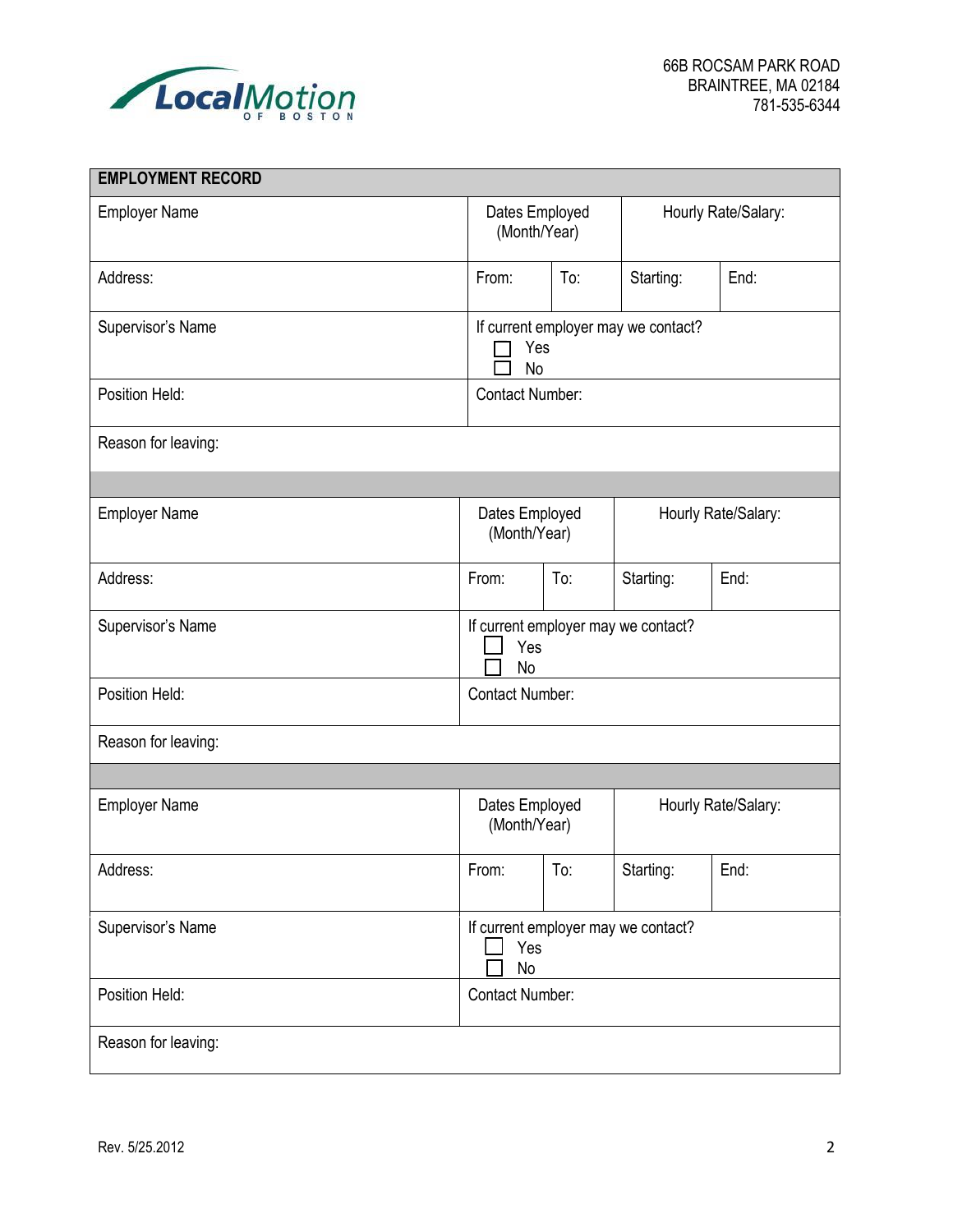

| <b>EDUCATIONAL HISTORY</b>       |                                           |                                           |                         |  |  |
|----------------------------------|-------------------------------------------|-------------------------------------------|-------------------------|--|--|
|                                  | Name and Location of<br>School or College | <b>Circles Highest Grade</b><br>Completed | Did you Graduate?       |  |  |
| <b>High School</b><br>and/or GED |                                           | $1 \quad 2 \quad 3 \quad 4$               | <b>YES</b><br><b>NO</b> |  |  |
| College                          |                                           | $1 \quad 2 \quad 3 \quad 4$               | <b>YES</b><br><b>NO</b> |  |  |
| Military<br>Service              |                                           | $1 \quad 2 \quad 3 \quad 4$               | <b>YES</b><br><b>NO</b> |  |  |
| Technical<br>Training            |                                           | 2 3 4<br>1                                | <b>YES</b><br><b>NO</b> |  |  |

| <b>REFERENCES</b>                                                                                           |              |  |  |  |
|-------------------------------------------------------------------------------------------------------------|--------------|--|--|--|
|                                                                                                             |              |  |  |  |
| List three references. Please do not include relatives or former employers.                                 |              |  |  |  |
| Name:                                                                                                       | Years Known: |  |  |  |
| Telephone:                                                                                                  | Occupation:  |  |  |  |
|                                                                                                             |              |  |  |  |
| Name:                                                                                                       | Years Known: |  |  |  |
| Telephone:                                                                                                  | Occupation:  |  |  |  |
|                                                                                                             |              |  |  |  |
| Name:                                                                                                       | Years Known: |  |  |  |
| Telephone:                                                                                                  | Occupation:  |  |  |  |
| <b>APPLICANT STATEMENT</b>                                                                                  |              |  |  |  |
| <b>EQUAL OPPORTUNITY EMPLOYER</b>                                                                           |              |  |  |  |
| Local Motion, Incorporated is an equal opportunity employer, dedicated to a policy of non-discrimination in |              |  |  |  |

employment on any basis including age, sex, color, race, creed, national origin, religious persuasion, marital status, political belief, or disability that does not prohibit performance of essential job functions. As a member of the Local Motion team, you will be expected to contribute your talents and energies to improve the environment and quality of our organization. Local Motion practices include a substance abuse policy which requires all drivers to participate in our random drug testing program, as well as pre-hire drug screen and an annual drug screen when renewing license.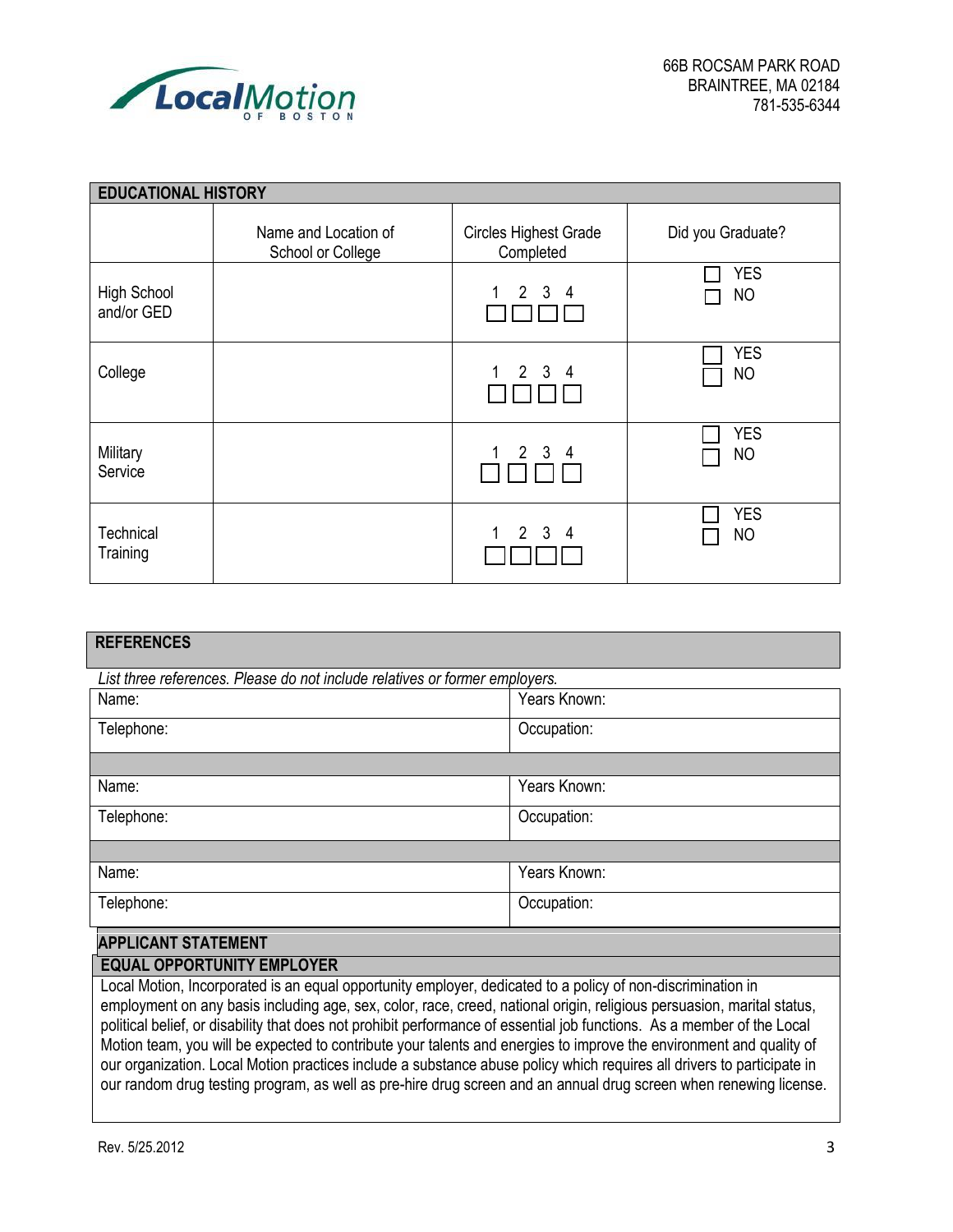

*Upon the signing of this application, I represent that all of the information now or hereafter given by me in support of my application is true and complete. I authorize you to verify any of the information concerning my employment, education, criminal history, with the appropriate individuals, companies, institutions, or agencies, and I authorize them to release such information as you require. I agree that any false information in support of my application may subject me to discharge at any time during the period of my employment.* 

*This application for employment shall be considered active for a period of time not to exceed 45 days. Any applicant wishing to be considered for employment beyond this time period should inquire as to whether or not applications are being accepted at that time.* 

*I hereby understand and acknowledge that, unless otherwise defined by applicable law, any employment relationship with this organization is of an "at will" nature, which means that the Employee may resign at any time and that the Employer may discharge Employee at any time with or without cause. It is further understood that this "at will" employment relationship may not be changed by any written document or by conduct unless such change is specifically acknowledged in writing by an authorized executive of this organization. I also understand that employment will be subject to proof of a safe driving record (by applicant and LMI), ability to meet the requirements for a 7-D license, and the taking of a physical exam (including substance screening), and reference check.* 

*Driver applicants: In addition to the above, I agree to document all employment for the previous three years, regardless of the length of any employment. I agree to allow authorized Local Motion personnel to investigate my driving records and the results of any drug/alcohol tests for the previous three years.*

*In the event of employment, I understand that false or misleading information given in my application or failure to comply with substance abuse screening requirements may result in discharge. I understand, also, that I am required to abide by all rules and regulations established by Local Motion, Incorporated.* 

| . .<br>Print<br>Name | $\sim$<br>Signature | Date |
|----------------------|---------------------|------|
|                      |                     |      |

## **FAIR CREDIT REPORTING ACT DISCLOSURE STATEMENT** In accordance with the provisions of Section 604 (b)(2)(A) of the Fair Credit Reporting Act, Public Law 91- 508, as amended by the Consumer Credit Reporting Act of 1996 (Title II, Subtitle D, Chapter I, of Public Law 104- 208), you are being informed that reports verifying your previous employment, previous drug and alcohol test results, and your driving record may be obtained on you for employment purposes. Your employer may obtain this information from Equifax, TransUnion, Experian or other vendors of information services.

| <b>Applicant Signature</b> | Date                          |
|----------------------------|-------------------------------|
| <b>Print Name</b>          | <b>Social Security Number</b> |
| <b>Employer Witness</b>    |                               |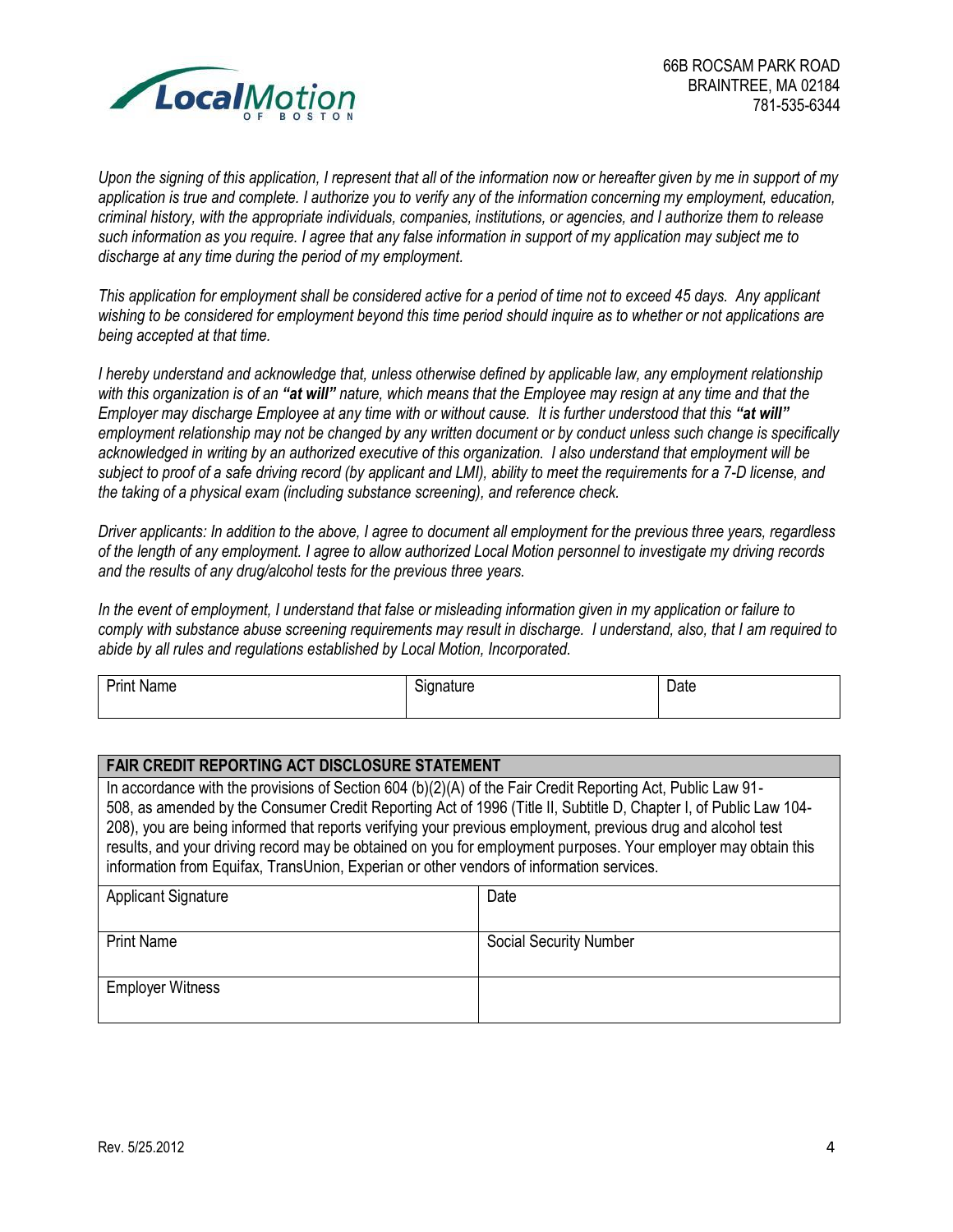

## **CORI RELEASE FORM**

Local Motion, Inc. has been certified by the Criminal History Systems Board for access to conviction and pending criminal case data. As an applicant/employee Local Motion, I understand that a criminal record check will be conducted for conviction and pending criminal case information only and that it will not necessarily disqualify me. The information below is correct to the best of my knowledge.\*

| <b>Applicant Signature</b>                                                                                                                                                                                                                                                                                                                                                                                                         |                                       |                        |        |                           |           |
|------------------------------------------------------------------------------------------------------------------------------------------------------------------------------------------------------------------------------------------------------------------------------------------------------------------------------------------------------------------------------------------------------------------------------------|---------------------------------------|------------------------|--------|---------------------------|-----------|
| Last Name                                                                                                                                                                                                                                                                                                                                                                                                                          |                                       | <b>First Name</b>      |        | Middle Name               |           |
| Maiden Name or Alias (If Applicable)                                                                                                                                                                                                                                                                                                                                                                                               |                                       | Place of Birth         |        |                           |           |
| Date of Birth                                                                                                                                                                                                                                                                                                                                                                                                                      |                                       | Social Security Number |        | <b>ID Theft Index PIN</b> |           |
| Mother's Maiden Name                                                                                                                                                                                                                                                                                                                                                                                                               |                                       |                        |        |                           |           |
| <b>Current and Former Addresses:</b>                                                                                                                                                                                                                                                                                                                                                                                               |                                       |                        |        |                           |           |
| Sex                                                                                                                                                                                                                                                                                                                                                                                                                                | Height                                |                        | Weight |                           | Eye Color |
| State Driver's License Number*: University of the University of State Driver's License Number*:<br>THE INFORMATION WAS VERIFIED WITH THE FOLLOWING FOR OF GOVERNMENT ISSUED<br>PHOTOGRAPHIC IDENTIFICATION: THE STATE OF STATE STATES IN THE STATE OF STATES.<br>*As part of the pre-employment process Local Motion of Boston performs a pre-employment background check on                                                       |                                       |                        |        |                           |           |
| all post offer applicants thru the Criminal Offenders Records Information System (CORI). Effective May 4, 2012<br>Local Motion will: (1) notify all applicants of the potential of an adverse decision based on criminal offender record<br>information (2) provide a copy of the criminal offender record information (CORI) to the applicant (3) provide<br>information concerning the process for correcting a criminal record. |                                       |                        |        |                           |           |
| Requested By:                                                                                                                                                                                                                                                                                                                                                                                                                      |                                       |                        |        |                           |           |
|                                                                                                                                                                                                                                                                                                                                                                                                                                    | Signature of CORI Authorized Employee |                        |        |                           |           |